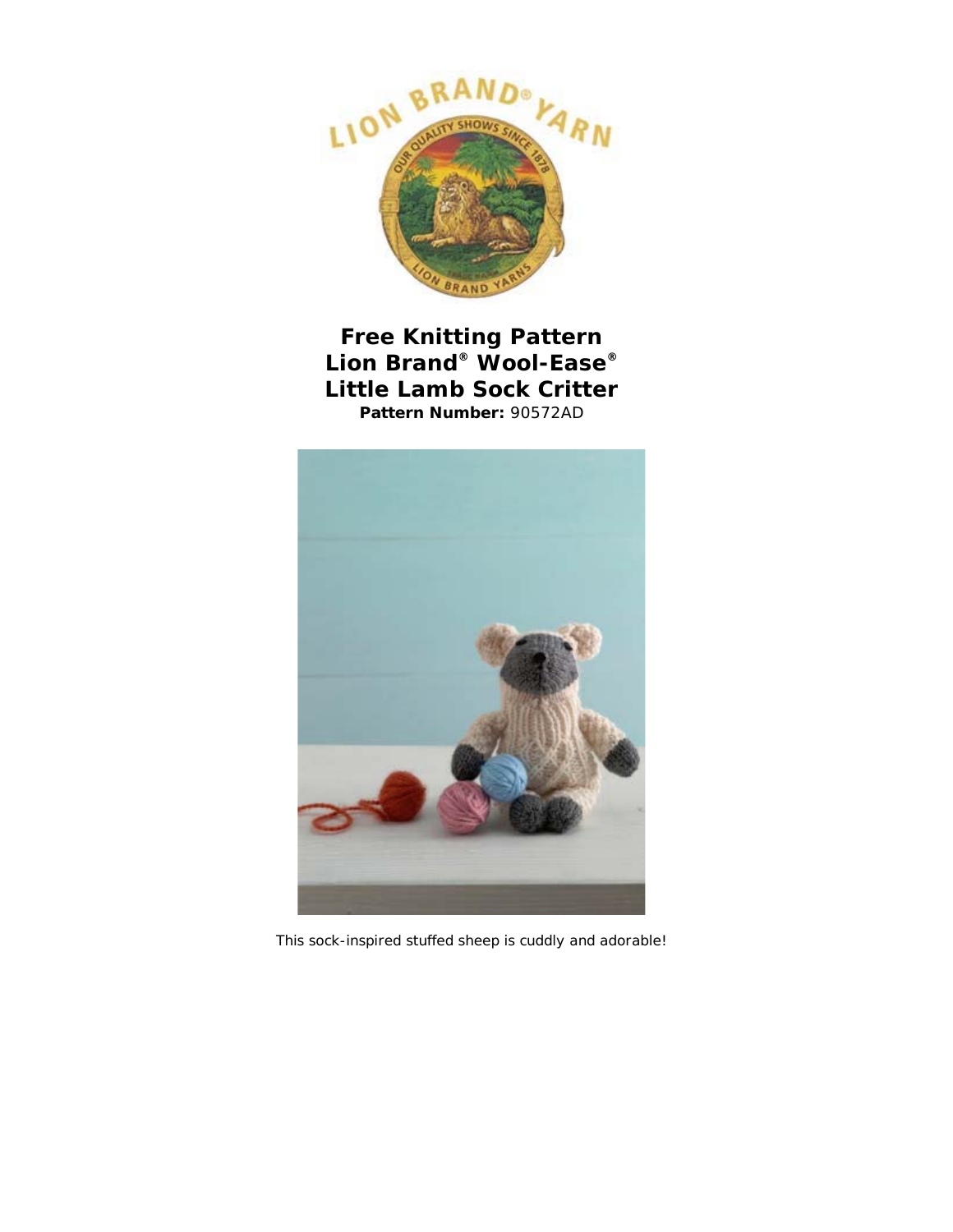# **Free Knitting Pattern from Lion Brand Yarn Lion Brand® Wool-Ease® Little Lamb Sock Critter Pattern Number:** 90572AD

#### **SKILL LEVEL: Advanced Intermediate**

**SIZE:** One Size About 9 1/2 in. (24 cm) tall

**CORRECTIONS:** None as of Dec 14, 2009. To check for later updates, click here.

#### **MATERIALS**

- 620-099 Lion Brand Wool-Ease Yarn: Fisherman 1 Ball (A)
- 620-152 Lion Brand Wool-Ease Yarn: Oxford Grey 1 Ball (B)
- Lion Brand Knitting Needles- Size 5 [3.75 mm]
- Lion Brand Double-Pointed Needles Size 5
- Lion Brand Stitch Markers
- Lion Brand Cable Needles (Set of 2)
- Large-Eye Blunt Needles (Set of 6)
- Additional Materials Small amount of contrast yarn Fiberfill stuffing Small piece of black or brown felt Sewing needle and thread

## **GAUGE:**

18 sts + 26 rows = 4 in. (10 cm) in St st (k on RS, p on WS). BE SURE TO CHECK YOUR GAUGE. When you match the gauge in a pattern, your project will be the size specified in the pattern and the materials specified in the pattern will be sufficient. If it takes you less stitches and rows to make a 4 in. [10 cm] square, try using a smaller size hook or needles; if more stitches and rows, try a larger size hook or needles.

## **STITCH EXPLANATION:**

**Cable Cast On** \*Insert right needle between first 2 sts on left needle; wrap yarn and pull through (as if knitting a st); transfer new st to left needle. Rep from \* for desired number of sts.

**RT (Right Twist):** K2tog and leave on left needle, then with right needle, go between the 2 sts and knit the first st again.

**1/1 LPC (1 over 1 left purl cross):** Slip 1 st to cable needle and hold in front, p1, then k1 from cable needle.

**1/1 RPC (1 over 1 right purl cross):** Slip 1 st to cable needle and hold in back, k1, then p1 from cable needle.

**kfb (knit in front and back)** Knit next st without removing it from left needle, then k through back of same st – 1 st increased.

**ssk (slip, slip, knit)** Slip next 2 sts as if to knit, one at a time, to right needle; insert left needle into fronts of these 2 sts and knit them tog – 1 st decreased.

**ssp (slip, slip, purl)** Slip next 2 sts as if to knit, one at a time, to right needle; pass them back to left needle; purl them tog through back loops – 1 st decreased.

**PATTERN EXPLANATION Moss St (multiple of 2)**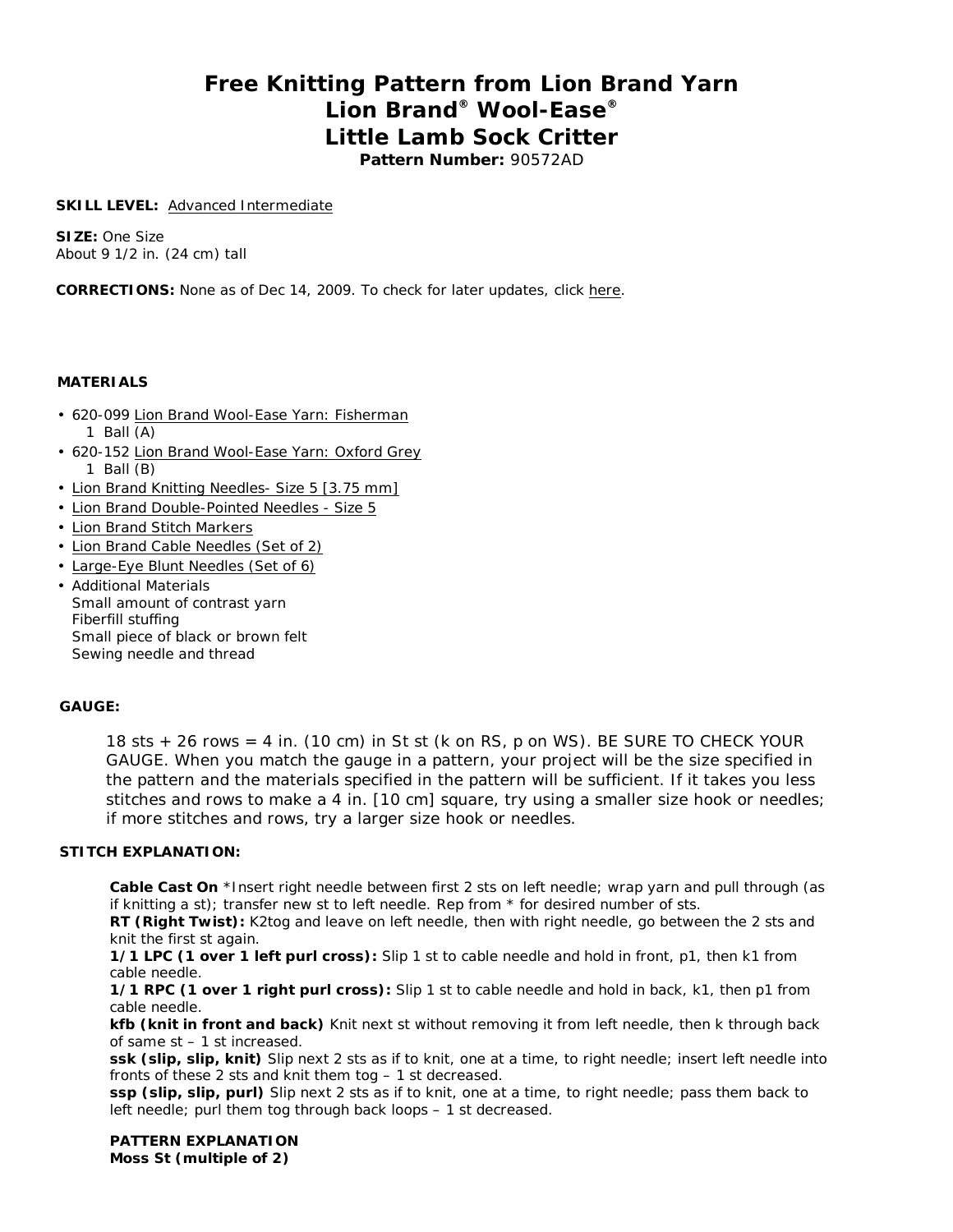Rows 1 and 2: \*P1, k1; rep from \* across. **Rows 3 and 4:** \*K1, p1; rep from \* across. Rep Rows 1-4 for Moss st.

## **NOTES:**

1. If desired, 2 double pointed needles can be substituted for straight knitting needles. When working in rows on 2 double pointed needles, take care that sts do not drop off the ends of the needles by wrapping one end of each double pointed needle with an elastic band.

2. Body and legs are worked back and forth in rows; head is worked in a similar way to knitting a sock; arms, ears and tail are worked in the round.

3. Pattern is written for a Critter with felt eyes. Do NOT use button eyes if Critter is for a child.

90572.WE



 $\Box$  k on RS, p on WS

 $\Box$  p on RS, k on WS

RT: K2tog and leave on left needle, then with right needle, go between the 2 sts and k the first st again

1/1 RPC: Slip 1 st to cable needle and hold in back, k1, then p1 from cable needle

1/1 LPC: Slip 1 st to cable needle and hold in front, p1, then k1 from cable needle

## **LAMB**

## **LEG (make 2)**

With straight needles and B, and leaving a long beg tail, cast on 8 sts. Work back and forth in rows.

**Row 1 (RS):** Kfb in each st across – 16 sts at the end of this row.

**Rows 2-6:** Beg with a WS row, work in St st (k on RS, p on WS). Change to A.

**Row 7:** With A, knit.

**Row 8:** \*K1, p1; rep from \* across.

**Rows 9 and 10:** With A, work Rows 1 and 2 of Moss st.

**Rows 11 and 12:** With A, work Rows 3 and 4 of Moss st. Rep last 4 rows once more.

**Next Row (WS):** Bind off 3 sts, work in Moss st as established to end of row – 13 sts at the end of this row.

**Next Row:** Bind off 3 sts, work in Moss st as established to end of row – 10 sts at the end of this row. Cut yarn. Thread contrast yarn through Leg sts and set Leg aside. Make a second Leg in same way, but keep sts on needle and do not cut yarn.

**Both Legs:** Thread beg tail (at cast on) into blunt needle and weave through cast-on rnd. Pull tog tightly and fasten off.

## **Body**

## **Notes:**

1. Pattern sts on Body can be worked from chart OR by following written instructions below.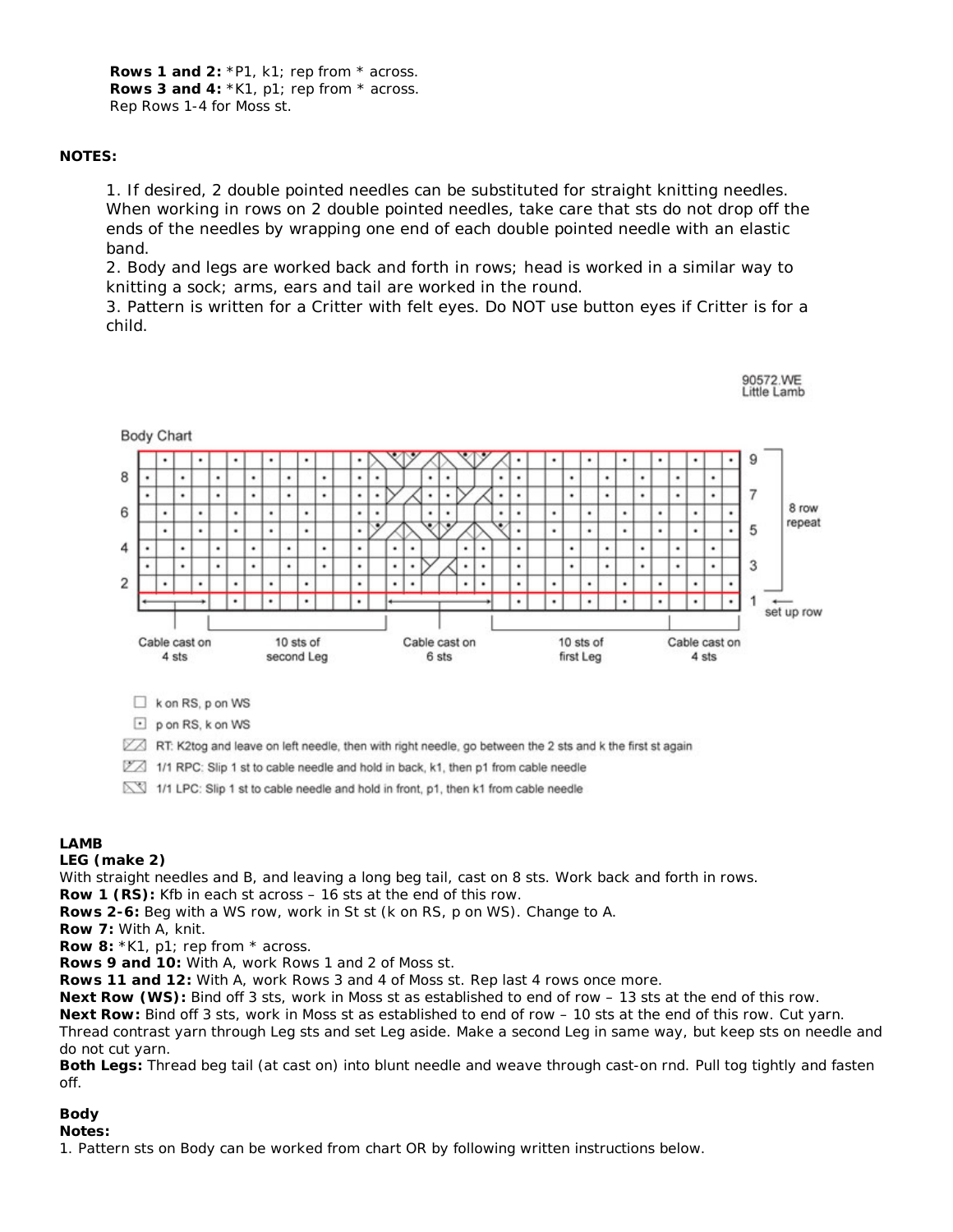2. On Row 1, remove contrast yarn from Leg sts as you knit them.

**Row 1 (RS):** With RS of second Leg facing, and using working yarn from second Leg, cable cast on 4 sts, (p1, k1) twice across these 4 sts, (p1, k1) 5 times over sts of second Leg, turn, cable cast on 6 sts, turn, working across sts of first Leg, k1, p1, k2,  $(p1, k1)$  3 times, turn, cable cast on 4 sts  $-34$  sts at the end of this row.

**Row 2 (WS):** (P1, k1) 5 times, p2, k1, p1, k2, p2, k2, (p1, k1) 7 times.

**Row 3:** (K1, p1) 5 times, k2, p1, k1, p2, RT, p2, (k1, p1) 7 times.

**Row 4:** (K1, p1) 7 times, k2, p2, k2, p1, k1, p2, (k1, p1) 5 times.

**Row 5:** (P1, k1) 6 times, p1, (1/1 LPC, 1/1 RPC) twice, p1, k2, (p1, k1) 5 times.

**Row 6:** (P1, k1) 5 times, (p2, k2) 3 times, (p1, k1) 6 times.

**Row 7:** (K1, p1) 5 times, k2, (p2, RT) twice, p2, (k1, p1) 6 times.

**Row 8:** (K1, p1) 6 times, (k2, p2) 3 times, (k1, p1) 5 times.

**Row 9:** (P1, k1) 6 times, p1, (1/1 RPC, 1/1 LPC) twice, p1, k2, (p1, k1) 5 times.

**Rows 10-17:** Rep Rows 2-9.

**Rows 18-22:** Rep Rows 2-6.

**Row 23:** K2tog, (p1, k1) across to last 2 sts, ssp – 32 sts. Divide sts onto 3 double pointed needles as follows: 8 sts on needle  $#1$ , 16 sts on needle  $#2$ , and 8 sts on needle  $#3$ . Join for working in the rnd. Place marker for beg of rnd. **Rnds 24-30:** \*K1, p1; rep from \* around.

#### **Shape Head**

**Note:** Back and top of head are worked in rows across sts on needles #1 and #3 only (as when working a sock heel). The sts on needle #2 will be worked later, when shaping face.

#### **Back of Head**

**Row 1:** With A, (k1, p1) 4 times across sts on needle #1, turn.

**Row 2:** (K1, p1) 4 times across sts on needle #1, then (k1, p1) 4 times across needle #3, turn. Work back and forth across 16 sts on needles  $#1$  and  $#3$  only.

**Rows 3 and 4:** (P1, k1) 8 times.

**Rows 5 and 6:** (K1, p1) 8 times.

**Rows 7 and 8:** Rep Rows 3 and 4.

**Rows 9-12:** Rep Rows 5-8.

#### **Shape Top of Head**

**Note:** Beg short row shaping for top of head as follows:

**Row 1:** Sl 1, (p1, k1) 4 times, k2tog, k1, turn.

**Row 2:** Sl 1, k1, p1, k1, p2tog, p1, turn.

**Row 3:** Sl 1, (p1, k1) twice, k2tog, k1, turn.

**Row 4:** Sl 1, (k1, p1) twice, k1, p2tog, p1, turn.

**Row 5:** Sl 1, (p1, k1) 3 times, k2tog, k1, turn.

**Row 6:** Sl 1, (k1, p1) 3 times, k1, p2tog, p1, turn – 10 head sts rem.

**Shape Face**

**Note:** Work now proceeds in the rnd. Sts are worked all the way around the edges of the top and back of head, and over the held sts on needle #2 to complete the first rnd.

**Set Up Rnd (RS):** On needle #1, k across 10 rem sts of head, pick up and knit 10 sts along side of back of head; on needle #2, k6, ssk, k2tog, k6; on needle #3, pick up and knit 10 sts along other side of back of head; then k across first 5 head sts (the same sts worked at the beg of this rnd) – 44 sts at the end of this rnd. Place marker for beg of rnd.

**Rnd 1:** On needle #1, k3, ssk, k to last 2 sts, k2tog; on needle #2, k5, ssk, k2tog, k5; on needle #3, ssk, k to last 5 sts, k2tog, k3 – 38 sts at the end of this rnd.

**Rnd 2:** Knit.

**Rnd 3:** On needle #1, k3, ssk, k to last 2 sts, k2tog; on needle #2, k; on needle #3, ssk, k to last 5 sts, k2tog, k3 – 34 sts at the end of this rnd.

**Rnd 4:** Knit. Cut A and continue with B only for face.

**Rnd 5:** With B on needle #1, k3, ssk, k to last 2 sts, k2tog; on needle #2, k across; on needle #3, ssk, k to last 5 sts, k2tog, k3 – 30 sts at the end of this rnd.

**Rnd 6:** Knit.

**Rnds 7 – 9:** Rep Rnds 5 and 6 – 22 sts at the end of Rnd 9.

**Rnds 10 – 12:** Knit. At the end of Rnd 12, beg stuffing head, and continue to stuff head as work progresses.

**Rnd 13:** K2, k2tog, k5, ssk, k2tog, k5, ssk, k2 – 18 sts at the end of this rnd.

**Rnd 14:** Knit.

**Rnd 15:** K1, k2tog, k4, ssk, k2tog, k4, ssk, k1 – 14 sts at the end of this rnd.

**Rnd 16:** K2tog, k3, ssk, k2tog, k3, ssk – 10 sts at the end of this rnd. Cut yarn. Thread tail into blunt needle and thread through rem sts. Finish stuffing head, then pull sts tog tightly and fasten off.

## **ARM (make 2)**

With double pointed needles and B and leaving a long beg tail, cast on 8 sts. Divide sts evenly onto 4 double pointed needles. Join, being careful not to twist sts. Place marker for beg of rnd.